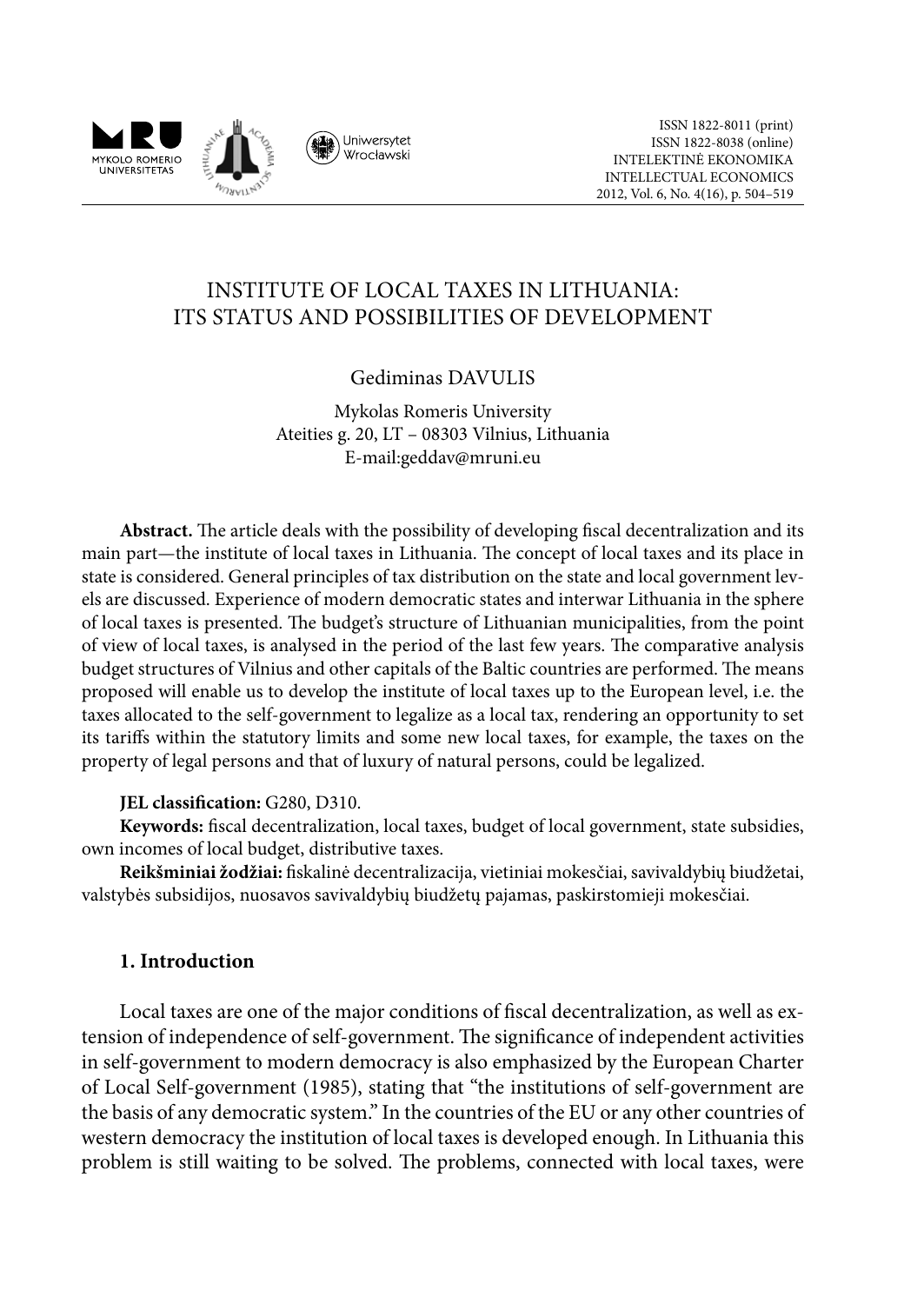considered by both foreign, and the Lithuanian scientists, basically in the fiscal decentralization aspect. Between foreign and Lithuanian authors, worth mentioning are: Bird 1998; Musgrave 1989; Oates 1993; Rosen 1998; Stiglitz 2000; Astrauskas, Strizkaite 2003; Davulis 2006, 2007, 2009; Rimas 2005; Staciokas 2003; Staciokas, Rimas 2004, etc. The general problems of fiscal decentralization and state local finances are considered in: Daflon 2002; Fiscal federalism and state local finance 1998; Baltuskiene 2004; Buskeviciute 2008; Raipa, A., Backūnaitė, R. 2004; Rimas 1999.

In this article, the situation in the sphere of local taxes in Lithuania and foreign experience and interwar Lithuania in this sphere are discussed. The article offers a solution to improve this situation, with regard to further integration of Lithuania with the European Union.

The purpose is to define the Lithuanian situation in the sphere of local taxes, in comparison with the countries of the European Union and other western countries.

The problems are to investigate the theoretical bases of local taxes, concrete taxes in the western countries, and the situation in interwar and present-day Lithuania.

The methods of research are logical and comparative analysis of the scientific literature and the legal certificates, the analysis and generalization of the statistical data.

## **2. The principles of fiscal decentralization and tax distribution between the levels of state governing**

The major function of the state public sector is to provide public goods to the inhabitants of the country both at the state level and that of local governing. However, to realize these activities, adequate resources are necessary on both levels. The main principle of distribution of financial resources at different levels of governing is expressed in the rule of fiscal decentralization. Thus, based on the concept of fiscal decentralization, which justifies the separation of the central and local government, we should build such a structure of the public finance in which each level of government would have sufficient resources of income to fulfil the functions entrusted to it. This financial structure includes allocation of tax sources both to the central and local level of government. The taxes assigned to local levels of government are treated as local taxes. This principle corresponds to the European Charter of Local Self-government (1985) in which it is underlined that financial resources for governing should be proportional to the obligations established by the Constitution and laws. The economic basis of such decentralization is an increase in efficiency of the public economic sector by means of the optimum distribution of economic functions in the public sector of economy. Actually, a centralized provision of the standard public goods, without disregarding specificity and variety of needs of public groups in different regions of the country, causes its inadequacy to social needs. Therefore decentralization of the public sector helps increase economic efficiency by establishing better conditions for providing public goods, which correspond to the needs of consumers.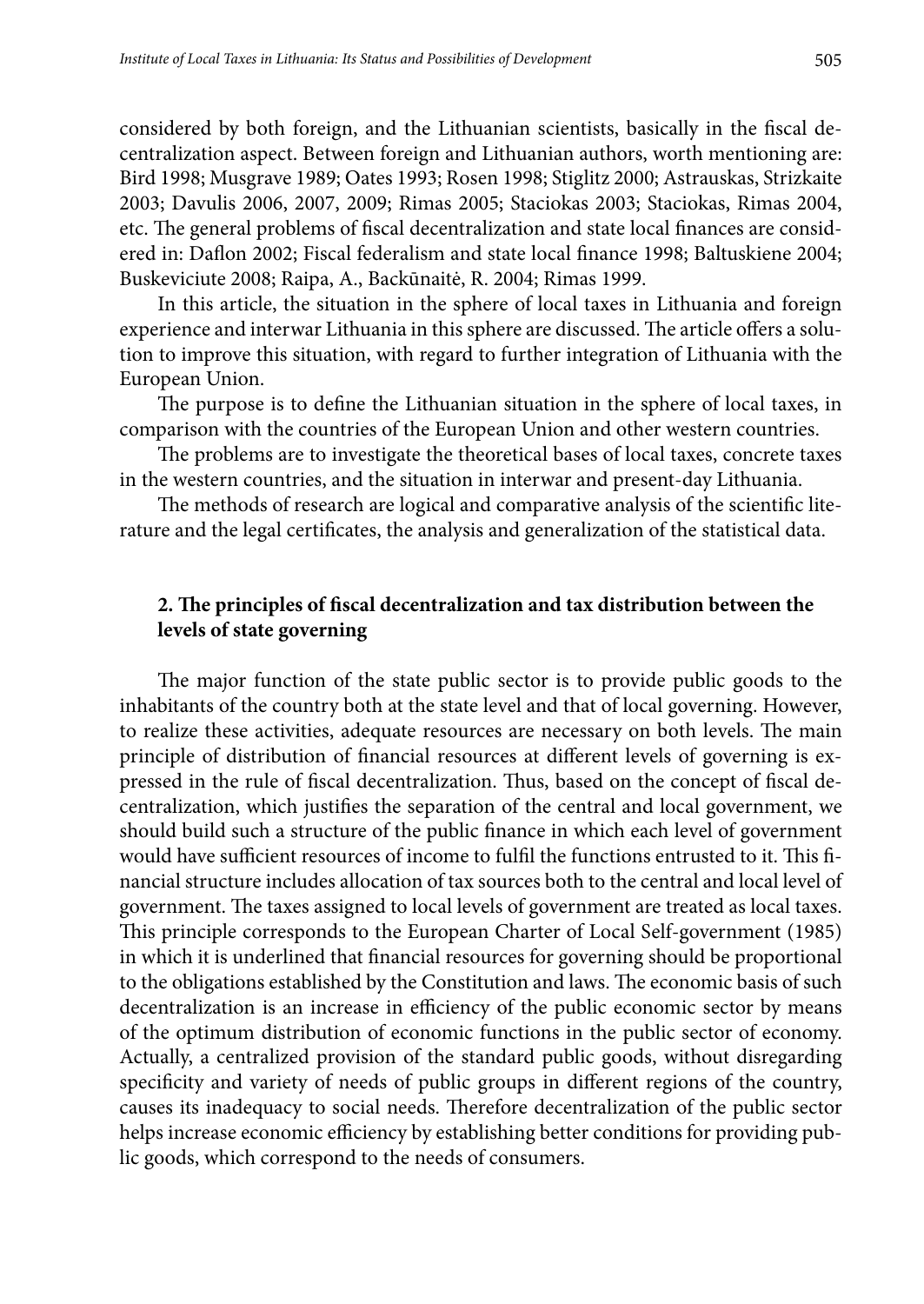The distribution of taxes between the central and local government levels is based on the fact that delegation of the most part of rights to the central government is inefficient, because fiscal independence and responsibility of the local government is limited. On the other hand, delegation of too extensive autonomy to local authorities can also be unacceptable from the point of view of macroeconomic stability and effective resource allocation. These are the main principles on the basis of which taxes are assigned to the state level of governing and to the level of local governing. Income from the latter taxes falls to the local budgets. Taxes, the basis of which is equally distributed in the territory of the country, are most suitable as being local taxes. Otherwise, taxes are assigned to the state level (for example, the taxes of natural resources). It is important that the size of local taxes correspond to that benefit which is received by the inhabitants of the district in the form of public goods. It is considered that such conformity induces the tax payers to pay taxes voluntarily and correctly. Taxes, the basis of which is mobile, are assigned to the state level, because their ranking to the local level can cause the socalled Tiebout effect. The taxes, the basis of which can be transferred to the territory of other jurisdiction, are not assigned to local taxes. One more important issue connected with local taxes, is their administration. The most reasonable principle would be as follows: if local taxes were easily administered, then an institution authorized by the local government could collect the taxes.

On the contrary it is more reasonable that an institution controlled by the central government collected taxes because it has greater administrative forces to collect taxes than the local government and, consequently, tax collection costs more cheaply. That is the effect of scale economy in the administration of taxes. So, the taxes, of which the base is easily established, equally distributed and steady, cannot be transferred to another administrative territory; they are easily administered and more beneficial are best for local taxes.

Usually the taxes, giving the greatest income, are assigned to the state taxes, because the central government does not wish to lose financial weights. The European Charter of Local Self-Government states that "the local government receives a part of financial resources from the local taxes and charges, the size of which is set by them on the basis of the status." Despite this statement, as usual, the central government does not grant the local government full autonomy to the form of their incomes due to the mentioned objective and subjective reasons. The order of taxation of local taxes is established by the central governments. The freedom of local governments is confined by the opportunity to choose the tax rates within limits set by laws only.

Analysis of the national budget has shown (Davulis, 2006), that the degree of fiscal centralization is much higher in Lithuania than in the western countries of the modern economy. Such a result is no surprise, because the traditions of self-government in the western countries have been created for decades, and so they have a wide autonomy in the sphere of economy. Lithuania, in this sense, lags behind western countries. However, after its integration into the European Union, it is necessary to develop the independence of institutions of self-government.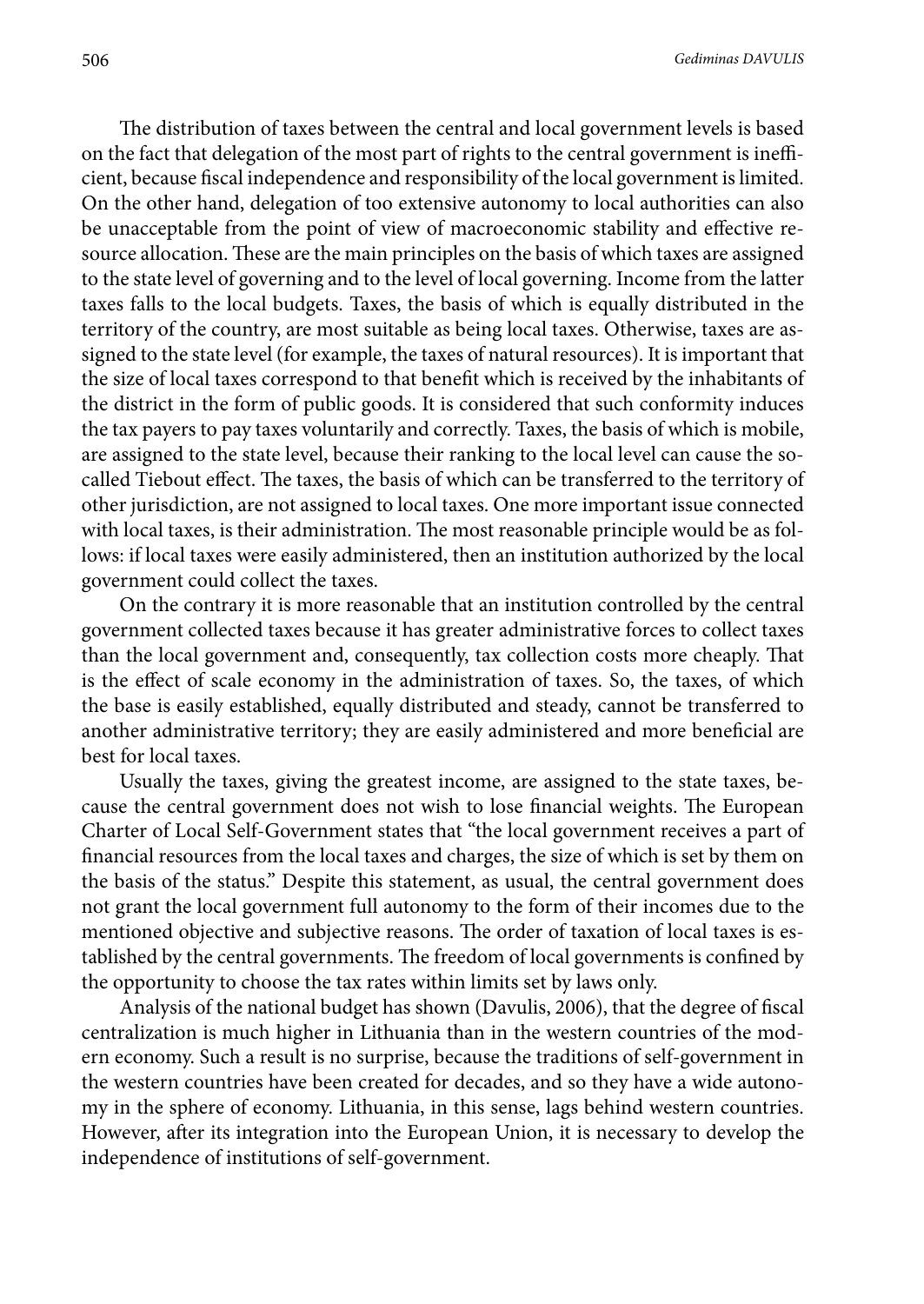## **3. Local taxes in contemporary democratic states and interwar Lithuania**

The institution of local taxes is well developed in foreign countries. Local taxes are legalized there. Though the local authorities have some power in setting the size of local taxes and their basis, however, in the majority of countries with a modern economy, the central government limits the power of local authorities in this sphere. Note, that among all kinds of taxes, the local taxes are growing most rapidly. In the structure of local budgets of foreign countries, local taxes make up quite a large part, sometimes reaching almost half the income at the budget or more (Staciokas, 2003). In different countries there can be a different structure of local taxes. In some countries one local tax is established, in others, some local taxes are combined. In case of self-government where the public sector is more developed, some local taxes are usually introduced. In self-government with a less developed public sector, where the level of responsibility is minimal, it suffices one kind of local taxes. In order to determine which system of local taxes suits this or that local government better, it is necessary to take into account many factors: capability of local authorities to administer local taxes, the volume of providing public services financed by local taxes, and even the conventional culture of tax payment.

In foreign countries we can distinguish three basic kinds of local taxes providing the greatest part of incomes in budgets of the local government: a profit tax, a property tax and a tax on economic activities. In different countries these taxes have different significance. The profit tax is rather enough widespread as one of the major financial sources for local authorities. This tax dominates, for example, over the structure of local taxes in the Scandinavian countries. There, income related to those taxes make up from 40 per cent (Norway) to 60 per cent (Sweden) of the total amount of all financial resources. On the other hand, in the countries such as France, Ireland, the United Kingdom, Holland profit taxes are attributed to the central government. In the Anglo-Saxon countries including Australia, the USA, Holland and others, the property taxes dominate in the structure of local taxes. Income of local budgets of these taxes ranges from 5 per cent (Holland) up to 20 per cent (Germany) of the volume of all revenues. The tax on economic activities dominates in the structure of local taxes of Austria, France, and USA.

Analysis of the structure of local taxes of some countries confirms the statements mentioned above. In Canada the local authorities are entitled to use only one local tax, the property tax, the basis of which consists of the real estate. The minimum tax tariff is 0.5–1 per cent of the property value, but for some kinds of activities local government may establish much higher tariffs (for example, for manufacturing alcohol—140 per cent of the value of real estate). The tax is not applied for some kinds of real estate (educational institutions, churches, public hospitals, etc.) Though the local governments have the right to set the amount of the property tax, they are obliged to adhere to the requirements established by the federal government.

In the structure of local taxes of Northern Europe countries (Sweden, Norway, Finland and Denmark) only one local tax dominates, for example, in Sweden—a profit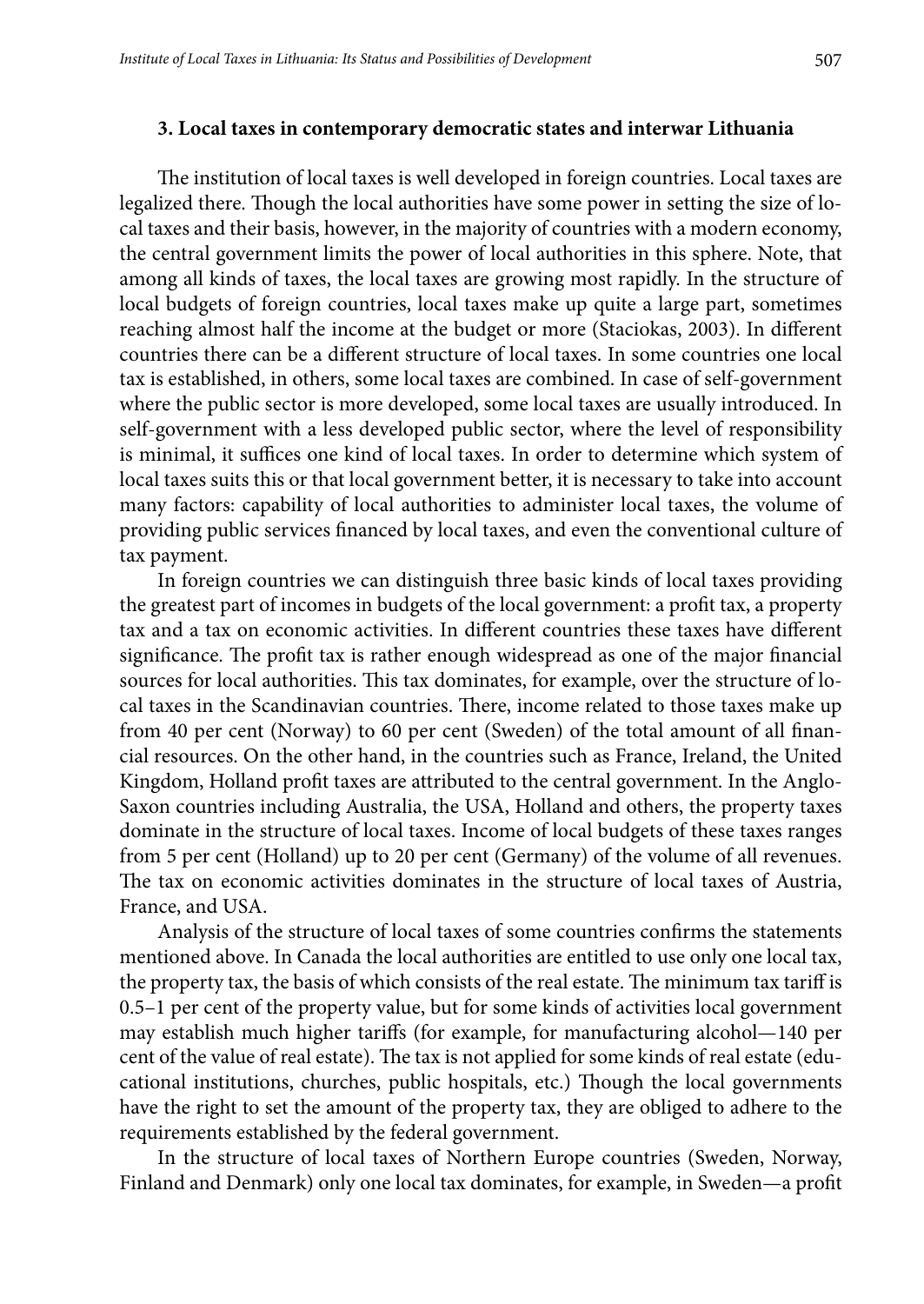tax. Local taxes are collected by the central government, which allocates them to local governments. The tax system of Germany is widely developed. Therefore revenues of local government budgets are obtained from different sources. The most important taxes are tax on economic activities, the income tax of natural persons and the property tax. The tax on dogs, which can be large enough, is specific, and it goes to local budgets.

In England only one tax falls to the local budgets—the property taxes, whose tariffs in different areas differ depending on the requirements of financial resources. Apart from the above tax, local authorities have the right to collect other taxes as well. In Italy the basic local tax is the profit tax which is charged and its size is set by the central government. Inheritance and donation property taxes are also paid to the local budgets. Tax revenues in local budgets reach about 24 per cent.

The most important local tax, generating the greatest income to the budget of local government in Spain, is the property tax. Apart from it, taxes on economic activities and on mechanical means of transport are paid as well. There are obligatory local taxes. There are other local taxes, so-called freely chosen taxes. The size of taxes on economic activities is set by the local government within the limits established by the state. The amount of taxes on mechanical means of transport and their base is set by the state, depending on the type of the means of transport and power of the engine. The tax system of France is controlled centrally. Here the clearly separated taxes are collected in the state and local budgets. The taxes on professional activities, as well as the profit and the property taxes dominate in the local budgets. The tax system in Japan is original. Local taxes are higher, but budgets of the local government are formed only of their own means, except for poorer local governments that receive additional revenues. The most important local taxes include the property taxes, the taxes on income of inhabitants and the urban planning of municipality taxes.

The analysis of local taxes in foreign countries (Davulis, 2009) made has shown that there is no local tax that would be preferred in all countries. Which local tax (or taxes) would be the most suitable for any country also depends on the economic situation, the power system and traditions. Quite weighty arguments can be for the property tax as the basic local tax because it meets the requirements of a good tax, for example, its base is easily determined and rather stable. On the other hand, the profit tax can be taken into account as well. Both the profit tax and that of economic activities have good properties from the fiscal point of view. Both taxes are paid not only by the local residents, but also by the arriving people. The taxes are flexible and they can be easily administered.

In the framework of the government of interwar Lithuania, local governments had a clearly defined place and their role in the solution of local significance problems was very important. The self-government managed different spheres of a public and economic life specified by laws—education and culture, healthcare services, management of the municipal economy, and others.

In interwar Lithuania, the institutions of central government established sources of income to the budgets of the local government Income of the local governments consisted of rather a small part of the state taxes, other minor taxes, and the different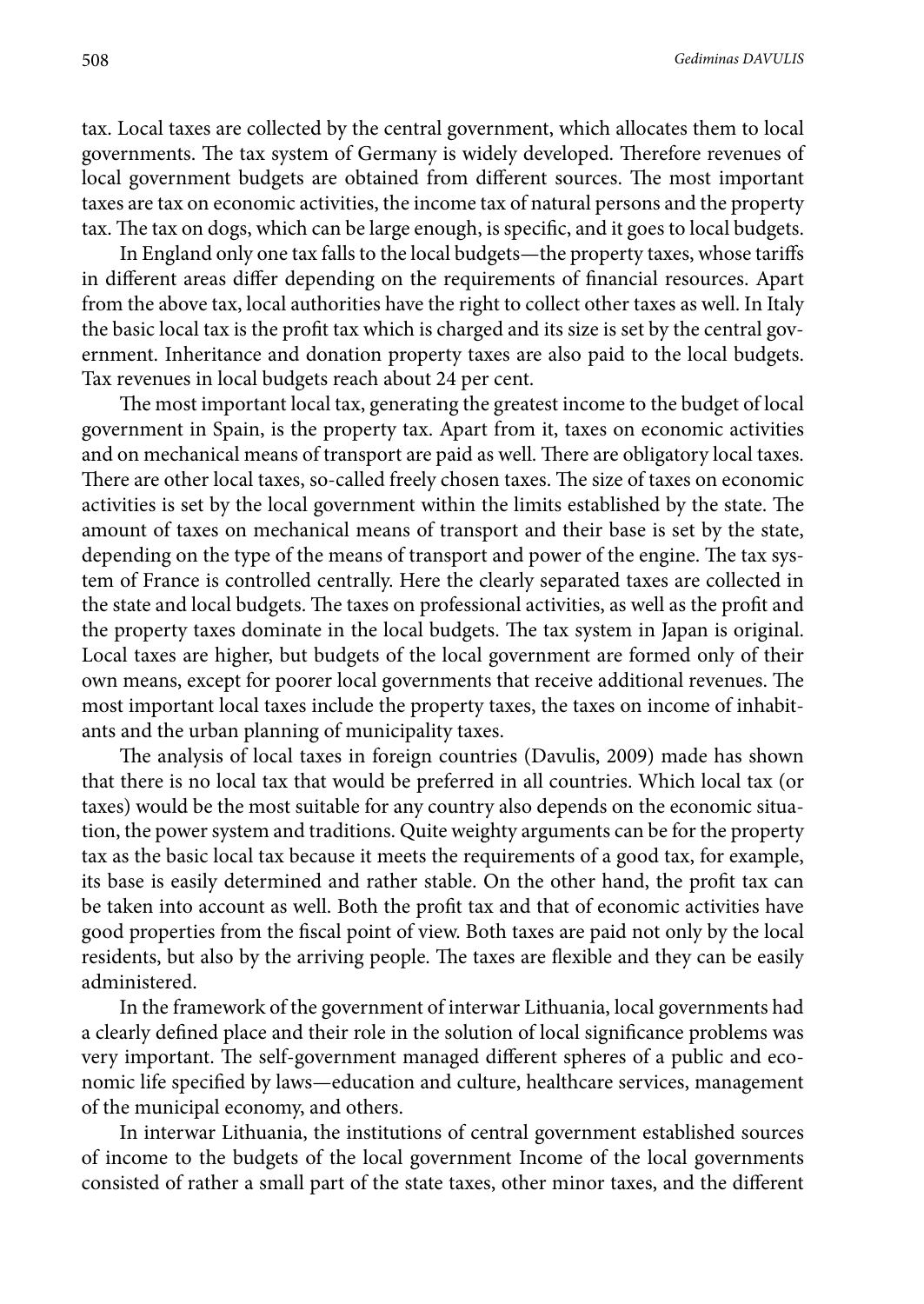charges (Rimas, 2005). The law on local government taxes, which was valid with some amendments and supplements throughout the interwar time in Lithuania, determined the sources of income as well as the common principles of taxation in the territory controlled by the local government. The larger part of local budgets was formed of the tax income and charges. The tax income consisted of the extra pays to the state taxes which, in line with laws, were included to the local budgets and of the independently collected taxes. The majority of the local taxes in inter-war Lithuania were not separate taxes of the local government, but a supplement to the other state taxes. The state institutions collected part of the local government taxes in the same order as well as the state taxes. Local government organized the collections of all other taxes and charges. However the local government had no uncontrolled liberty in this sphere since the Ministers of Domestic Affairs and Finances had great influence on the tax rate and the order of their charge as well as district administration that set and approbated the maximal tax rate.

As mentioned above, the largest part of the local government incomes was received in the form of fixed percentage of the state taxes. But such a system did not correspond to financial needs of local governments and their economic opportunities. The financial equalization of income was indispensable. The central government solved this problem by giving needed additional disposable subsidies for local budgets (Rimas, 2005).

The review of local government taxes of interwar Lithuania allows us to state that the system of taxes was rather progressive and did not lag behind all taxes systems of the developed countries. Besides, the experience obtained in the interwar years can also be useful in Lithuania at present.

## **4. The system of the local taxes in present-day Lithuania.**

As has been shown in the modern democratic countries, the institution of local taxes is developed well enough. Local taxes in foreign countries make up a significant part of income in local budgets, and taxes are legalized by the laws. Meanwhile, in the regulation in Lithuania, there is no a clear concept of local taxes. On the other hand, a certain part of tax income is given to local budgets according to regulations and other legal acts binding in the Republic of Lithuania. Taxes aimed at local governments (except the inhabitants' income tax) in some sense can be treated as local, but the right of self-government to influence their amounts is not great. The state tax institutions collect the inhabitants' income tax and distribute it between the state and local budgets in compliance with rules set by laws. The local authorities do not have the possibility to influence this tax. Thus the inhabitants' income tax cannot be treated as a local tax.

The following taxes and payment are connected with local budgets by laws and other legal acts in the Republic of Lithuania:

- the inhabitants' income tax
- the tax on pollution of environment
- the taxes on state natural resources
- the tax on lottery and gambling games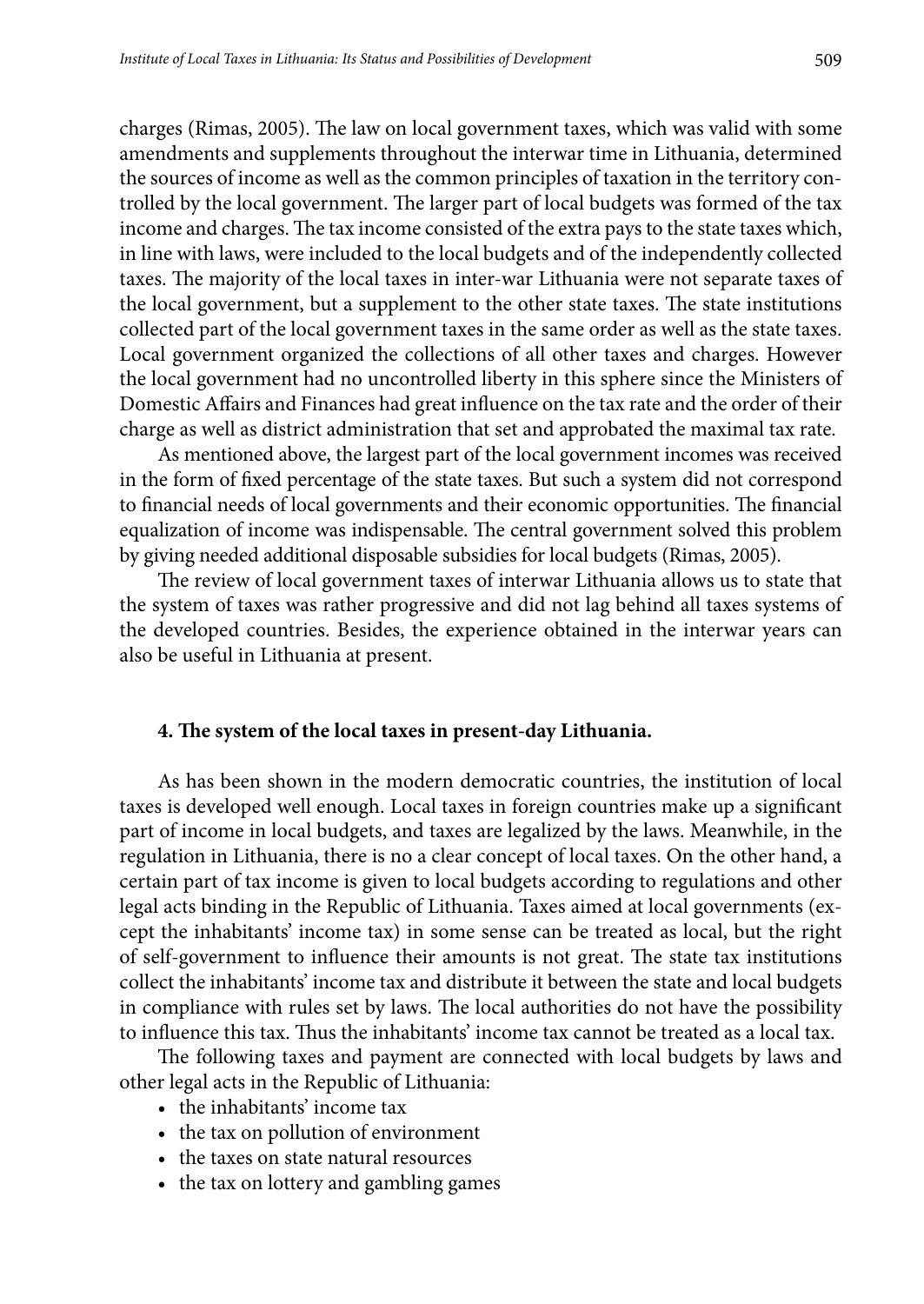- the tax on income obtained from hunted animals
- the tax on the incomes received from any activity that requires business certificates
- the real estate tax
- the inherited property tax
- the ground tax
- the taxes on sale and lease of the state ground that is not used for agriculture
- the payment for the lease of the state ground and reservoirs of the state water fund
- charges.

The local government can set the tax on the incomes received from activities that require business certificate, the charges, real estate tax, the state land lease tariffs in limits set by laws or decisions of the Government. Lithuanian municipalities have a greater influence on establishing the amount of local charges. Though according to the law on charges, municipal councils have the right to determine eleven types of local charges, the institute of local charges is poorly developed. Incomes from local charges approximately comprise only 1% of all the municipal budget revenue. In accordance with the Law of Charges, the common council of a local government makes their own decision on local charges and approves the rules. By a particular decision, a local government may index the size of charge once a year, in case the annual price index of commodities is larger than 1.1. In all other cases the local government can reduce the tariff of the tax or, in general, to refuse the tax by covering the financial losses by means of the budget. On the other hand, these taxes and payment attributed to local governments make up a small part of income of the local budgets.

A local government has no freedom to impose taxes on the income of inhabitants, on pollution of the environment and on natural resources of the state. These taxes are so-called distributive ones, because incomes from these taxes are divided between the state and local government budgets in proportions set by the laws. In accordance with the law of taxes on natural resources of states, a fixed share (70%) of income obtained from hunted animals and the same share of income obtained from the tax on pollution of the environment are attributed to local budgets. In accordance with the Law of the Tax on Lottery and Gambling, only incomes from small lotteries are attributed to local budgets. All taxes, except the payment for the lease of the state ground, which directly goes to the local budget, are collected by the state tax inspectorates. Territorial state tax inspectorates transfer to municipal budgets all tax revenue attributed to them.

Meanwhile transfer of the shared inhabitants' income tax is more complex. In accordance with the Law on the municipal budgetary revenue estimation methodology, different amounts of distributing the income tax collected from inhabitants are applied in each municipality. Before transferring a certain percentage of inhabitants' income tax to the municipal budget, county tax inspectorates transfer a certain share of this tax to the budget of the Compulsory Health Insurance Fund and to the State Budget in proportions set by Law on the approval of financial indicators of the state budget and municipal budgets of the year concerned. County tax inspectorates then transfer to the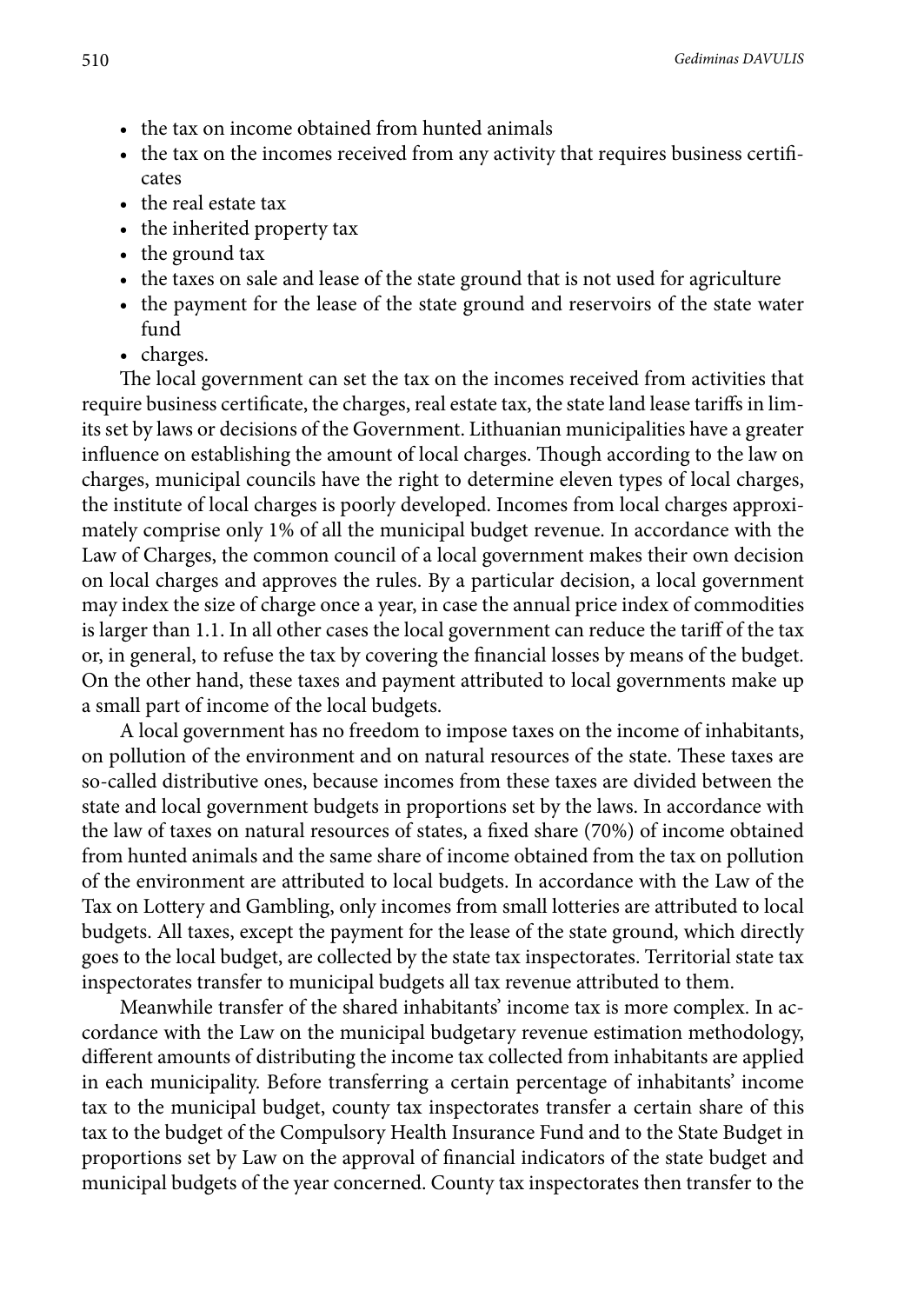municipal budgets a certain percentage of income tax of residents, which is indicated in the Law on the municipal budgetary revenue estimation methodology.

Municipalities of Vilnius, Kaunas, Klaipėda, and the Mažeikiai region are allocated respectively, 40%, 94%, 86% and 95% of the collected income tax of residents. Other municipalities receive 100% of the tax. In the above-mentioned 4 municipalities, where the revenues received from the income tax of residents for one person are higher than average, the deducted share of the income tax of residents is transferred to the State Treasury.

After signing the Association agreement, Lithuania is committed to observe the recommendation of the Committee of Ministers of the Council of Europe on "The Equalization of Resources of Local Authorities". It is most important to establish the system of local government financing which would allow us to equalize financial capacities of local government in order to enable them to provide services of the same level, scope and quality. Financial resources transferred to the State Treasury by the municipalities—donors, i.e. municipalities of Vilnius, Kaunas, Klaipėda, and the Mažeikiai region—are used to equalize fiscal recourses of municipalities. Municipalities, which receive lower revenues than average from the income tax of residents for one person, get support through the inhabitants' income tax which is in the State Treasury as state subsidies. Thus the local governments do not have the possibilities to influence income tax of inhabitants, because this tax can be treated as state subsidies of a special kind.

## **5. The analysis of budget structure and assessment of the financial independence of Lithuanian municipalities.**

The main part of financial resources of local authorities is counted up in their budgets. Legal acts set the following kinds of budget receipts for local authorities:

- tax revenue comprised of taxes assigned to local authorities and a part of distributive taxes set by law,
- non-tax revenue received from the property of a local authority, local charges, fines, and other non-tax sources,
- • subsidies and grants of the state budget.

The first two kinds of income with the exception of distributive taxes can be relatively called as the own income of local authorities. The ratio between the own income of local authority and state subsidies characterizes the independence degree of the local authority. Contrary to foreign countries where the own resources completely depend on the decisions made by the local government, Lithuanian local authorities have limited possibilities to control these kinds of resources. Thus, the resources of Lithuanian local authorities do not quite correspond to their conception.

State subsidies to local budgets are indispensable so that financial resources of local governments are adequate to the functions assigned to be performed by them. Subsidies are attracted directly and are distributed into common and purposive ones. The order of attracting subsidies is regulated by the law of the Republic of Lithuania on the methodology of municipal budget income estimation. A common subsidy of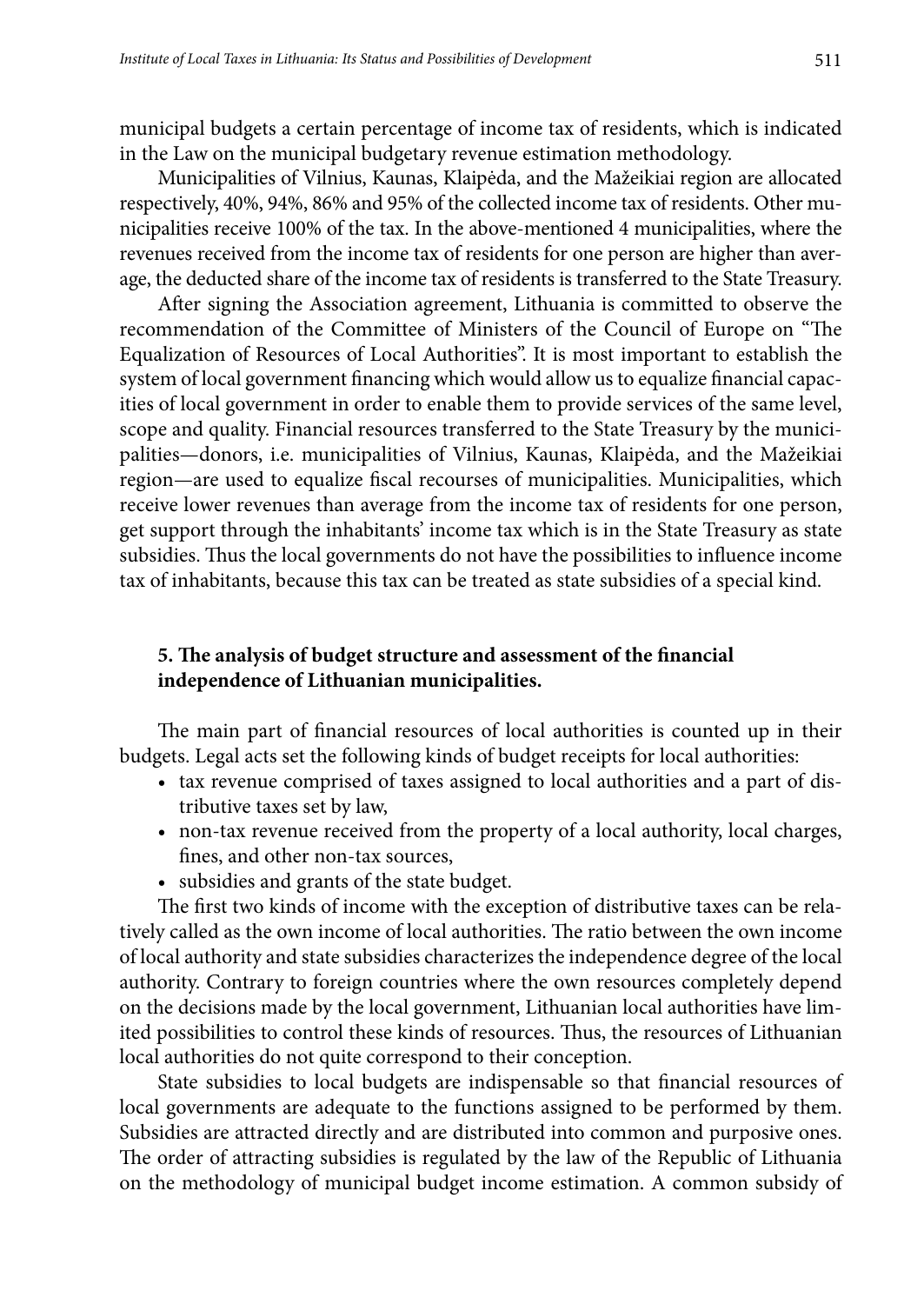the state budget is attracted to local budgets for equalization differences between income and expenditure structures, determined by factors not dependent on local governments. Purposive subsidies to municipal budgets are attracted in order to perform state functions prescribed to them, as well as to realize the programs approved by the Seimas and Government. Amounts of subsidies for local governments are approved by the law on state and municipality budget financial indices of the corresponding budgetary year. Obviously, state subsidies, especially the purposive ones, are related to more rigid obligations of local authorities. So, if the state subsidies increase, the financial independence of local authorities decreases.

All three kinds of income: tax income, non-tax income, and subsidies in local government budgets have a different comparative weight (Fig. 1). Tax income and subsidies comprise the largest share of municipal budget income. Meanwhile non-tax income, which can be mostly influenced by local governments, comprises but an insignificant share of all local governments income and its significance is not great. As is shown in Fig. 1, the volume of state subsidies for budgets of local authorities comprises more than a half of their total revenues, except for the years 2008 (41%) and 2009 (49%). This fact testifies rather a low level of fiscal decentralization in the country.



 **Fig.1.** The dynamic of revenues of Lithuanian municipal budgets (%) in 2005–2010 *Source: http://www.stat.gov.lt.*

The income tax of inhabitants makes up the largest share (over 80%) of the aggregate tax income of all local government budgets (Fig. 2). The other taxes, i.e. local taxes, do not play an important role in municipal budgets, because these taxes comprise but a small share of municipal budgets. The property taxes comprises largest share of local taxes—in 2007 year about 17 per cent of all tax revenue of Lithuanian municipal budgets. In the year 2008, property tax income in municipal budgets considerably decreased, but later property tax income increased insignificantly.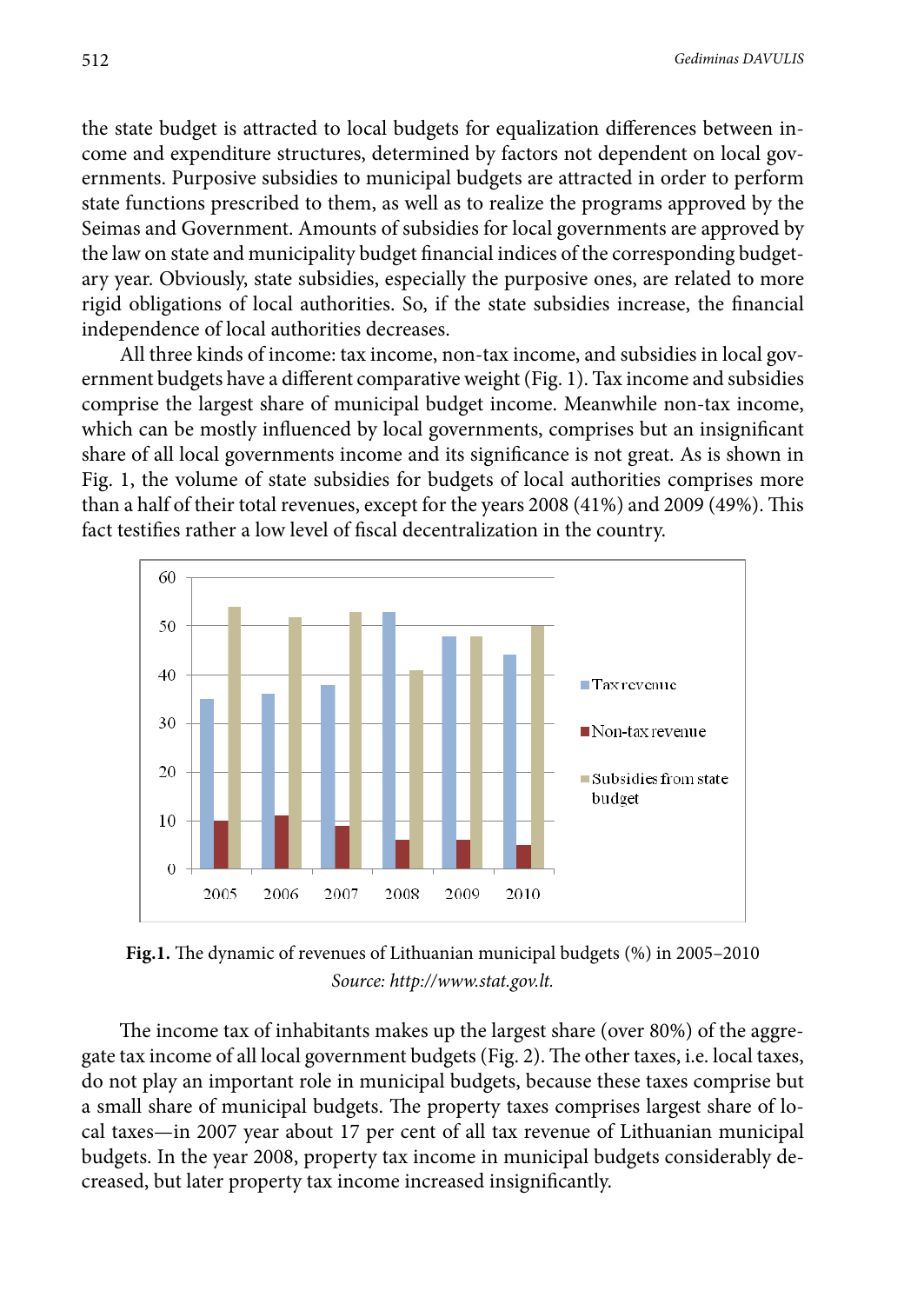

 **Fig. 2.** Tax revenues in Lithuanian municipal budgets (%) in 2005–2010 *Source: http://www.stat.gov.lt.*

The own income (without distributive taxes) in municipal budgets characterizes the financial independence of local government. The share of own income in all revenues of municipal budgets can be used as indicator of financial independence of local government. The analysis shows that financial independence of local government in Lithuania is low (Fig. 3).





*Source: [http://www.stat.gov.lt.](http://www.stat.gov.lt)*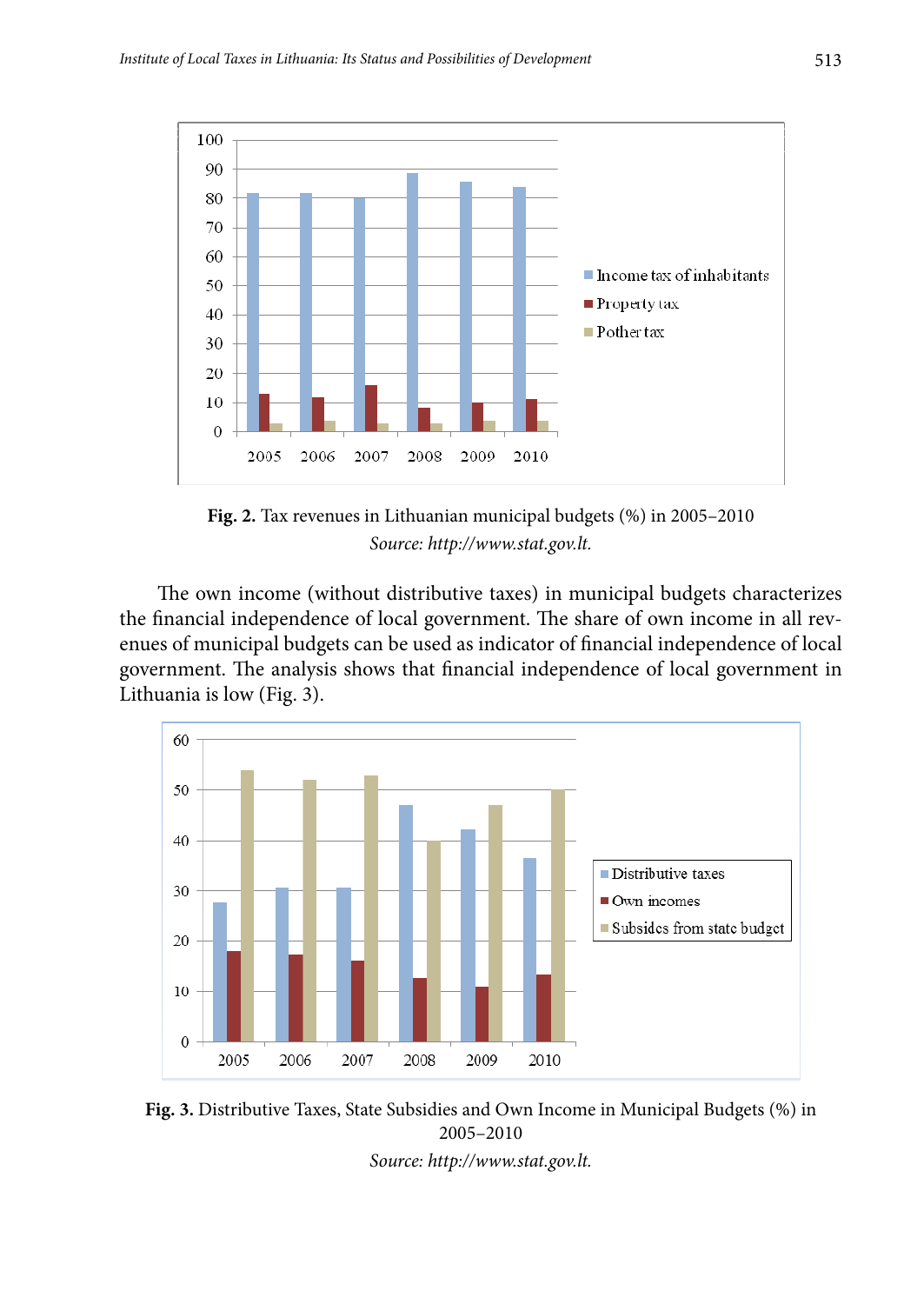On the other hand, though municipalities cannot influence the distributive taxes and common state subsidies, municipalities can spend this income at discretion. If we attribute distributive taxes and common state subsidies to own income of municipalities, the situation changes radically. Both these indicators could be used as a measure of the financial independence of local government. We must note that indicators of the financial independence of local government and ones of fiscal decentralization that defined as share of expenses of local budgets in National budget or in GDP though are in relations but not the same.

## **6. The comparative analysis budget structures of Vilnius and other capitals of Baltic countries.**

The budget of the Vilnius municipality is the largest of all the budgets of municipalities in Lithuania, however, in terms of financial independence the situation in this municipality is analogous to other Lithuanian municipalities. Let us analyse the budget structure of the Vilnius municipality and compare it with that of other Baltic countries municipalities—Riga and Tallinn, in terms of fiscal decentralization and local taxes. The statistical data of Vilnius, Riga and Tallinn municipalities are used for the analysis. The degree of financial independence of municipalities is shown by the volume of subsidies from the state budget. The high level of grants in the total income structure means a relatively less financial independence of local governments, because state budget grants are associated with concrete obligations.

The analysis shows, that both subsidies of state budget (34%) and inhabitants' income tax (42%) make up a considerable share of the Vilnius municipality budget revenues. Meanwhile, the non-tax revenue, which can be influenced by the municipality, as well as local taxes (i.e., taxes attributed by laws to local governments) make up a very small share in the total budget revenues. This fact indicates that financial independence of the Vilnius municipality is rather limited. The budget structure of Vilnius city in 2010 is represented in Fig. 4 (in percentages).



**Fig. 4.** Budget revenue structure of the Vilnius municipality in 2010 *Source:<http://www.vilnius.lt/newvilniusweb/index.php/233/?itemID=1098>*

 $\frac{1}{2}$   $\frac{1}{2}$   $\frac{1}{2}$   $\frac{1}{2}$   $\frac{1}{2}$   $\frac{1}{2}$   $\frac{1}{2}$   $\frac{1}{2}$   $\frac{1}{2}$   $\frac{1}{2}$   $\frac{1}{2}$   $\frac{1}{2}$   $\frac{1}{2}$   $\frac{1}{2}$   $\frac{1}{2}$   $\frac{1}{2}$   $\frac{1}{2}$   $\frac{1}{2}$   $\frac{1}{2}$   $\frac{1}{2}$   $\frac{1}{2}$   $\frac{1}{2}$  We see that subsidies and inhabitants' income tax that cannot be influenced by the municipality make up 76% of all income of budget. Only 24% of budget revenues can be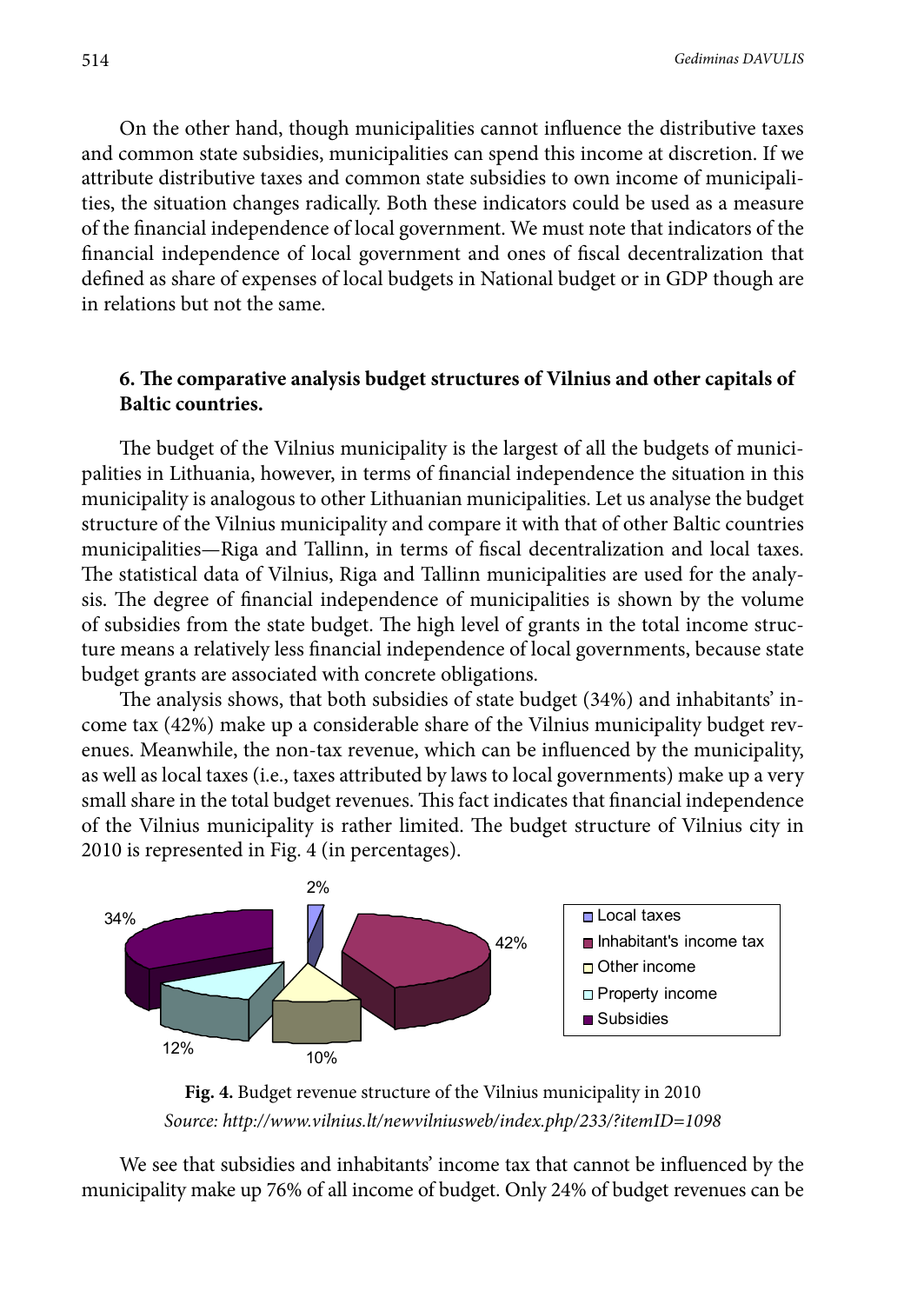influenced by the municipality to a larger or lesser extent. The main taxes, attributed to local governments by laws that can be treated as local, included real estate, ground and inherited property taxes as well as the one on state natural resources and environment pollution. The share of all property taxes (real estate, ground, inheritance) in the Vilnius budget 2010 made up 12% of the total budget revenues. Thus the share of all rest local taxes in Vilnius budget in 2010 comprised only 2% of the total budget revenue.

As shows Fig. 5, the income structure of the Vilnius municipality insignificantly differs before and after the economic crisis.



**□ Local taxes** Inhabitants' income tax □ Other income **□** Property income ■ Subsidies

**Fig. 5.** Budget revenue structure of the Vilnius municipality in 2007 *Source:<http://www.vilnius.lt/newvilniusweb/index.php/52/?itemID=29>*

 Similar situation is observed by comparing Vilnius and Riga municipality budgets. The following financial resources comprise budget revenues of Riga municipality:

- personal income tax;
- property tax;
- • other tax revenue
- non-tax revenue:
- subsidies.



**Fig. 6.** Budget structure of Riga municipality in 2010 *Source: [http://www.riga.lv/EN/Channels/Riga\\_Municipality/Annual\\_Report/annual](http://www.riga.lv/EN/Channels/Riga_Municipality/Annual_Report/annual-report-2010.htm)[report-2010.htm](http://www.riga.lv/EN/Channels/Riga_Municipality/Annual_Report/annual-report-2010.htm)*

 $\mathbf{r} = \begin{pmatrix} 1 & 1 & 1 \\ 1 & 1 & 1 \end{pmatrix}$  As can be seen in Fig. 6, the personal income tax and property tax made up the largest share—more than 70% of the total budget revenues of Riga in 2010. Subsidies make up a not so small—about 19% of the total budget revenue of Riga. And non-tax revenue makes up a small share of income—only 10 % of the local budget revenues.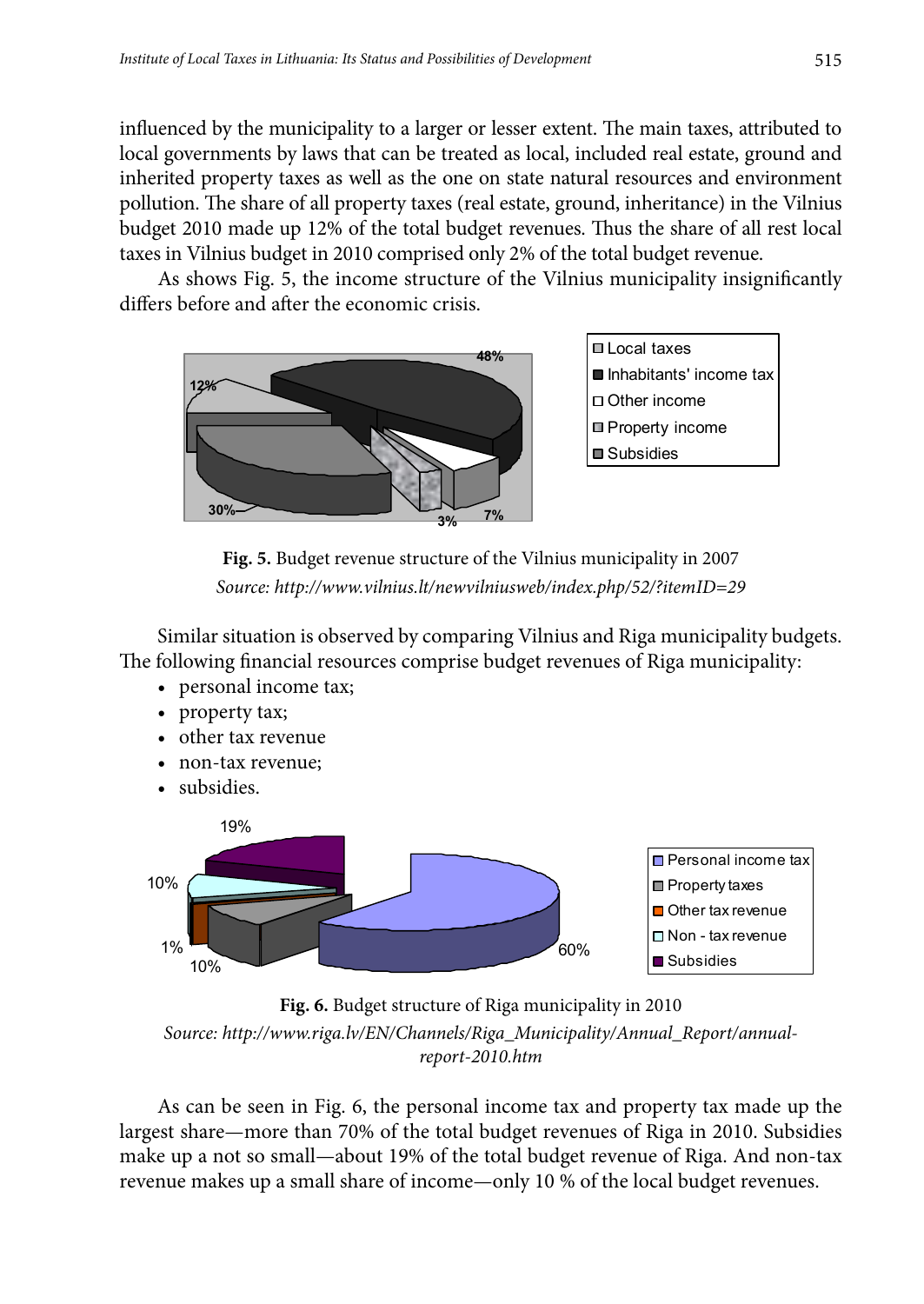Tallinn's city budget is another budget, which will be compared with Vilnius' city budget. The following financial resources comprise budget revenues of Tallinn municipality:

- income tax:
- land tax:
- local tax:
- subsidies:
- other income.





 As can be seen in Fig. 7, more than half of Tallinn's budget revenue comes from tax revenues (about 61%), of which the importance of income tax is 52% of the total budget revenue. And only 4% comes from local tax. Subsidies make up a small part, about 21%, of the total budget revenue of Tallinn in 2010.

Consequently, the financial independence of the Riga and Tallinn municipalities are similar as in Vilnius.

### **7. Opportunities to develop the institution of local taxes in Lithuania**

As has been shown in the modern democratic countries, the institute of local taxes is developed enough. Local taxes in the budgets of local government of foreign countries make up a significant part of income, and taxes are legalized by law. Meanwhile, in the laws of Lithuania, there is no definition of the concept of local taxes. On the other hand, a certain part of tax income is assigned to local budgets by the laws of the Republic of Lithuanian and other legal acts. The taxes assigned to local governments (with the exception of the income of inhabitants tax) can be treated as local in some sense, but the rights of the self-government to influence their amounts is not great

We think that strengthening of the institution of local taxes needs to be started from the legalization of local taxes, passing the corresponding law. Today there are all the conditions for the property tax to become basic local tax in Lithuania (including the ground). As has been shown by experts, the taxation of the real estate of the inhabitants used only for business had no big influence. Therefore it is necessary to expand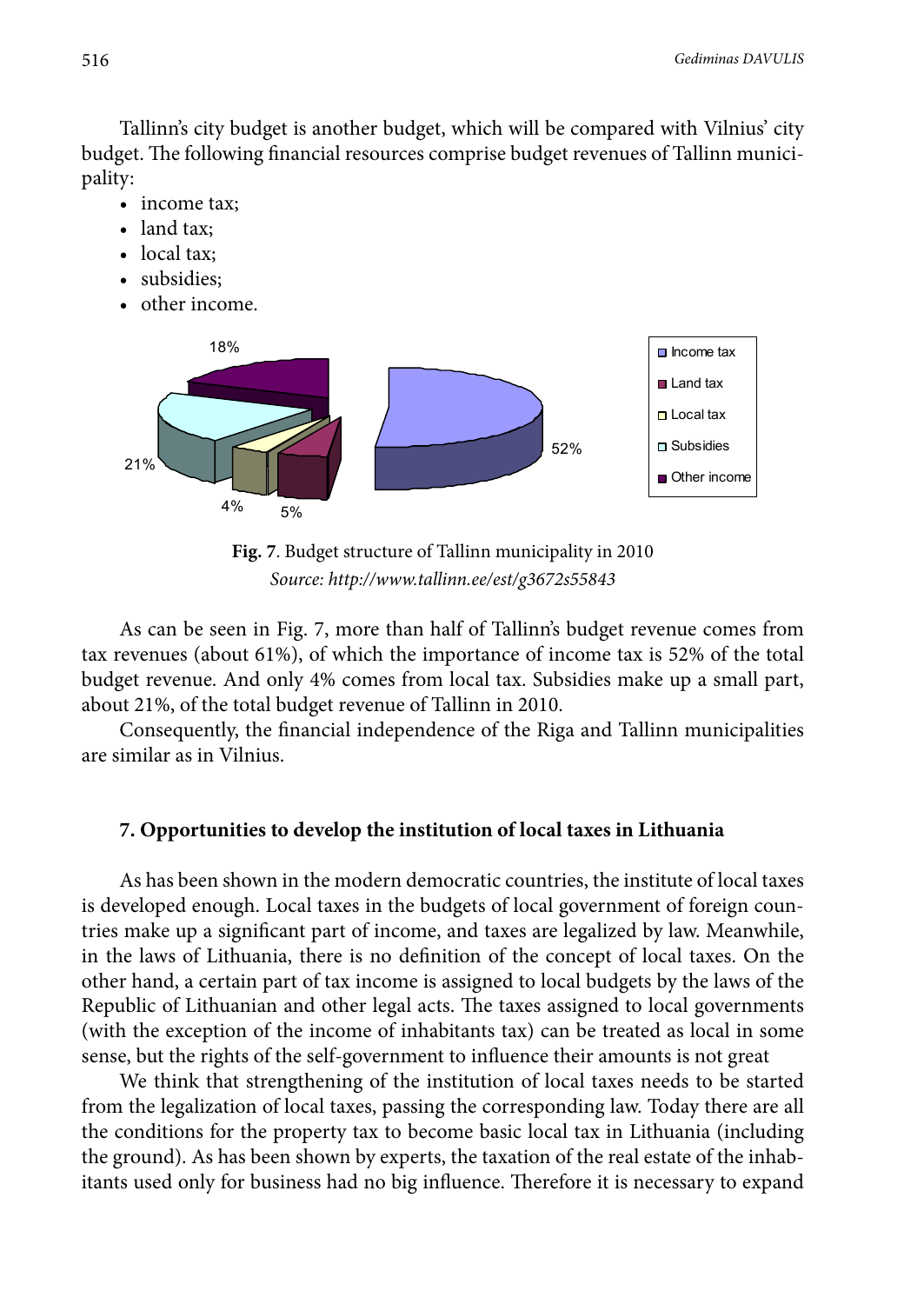the base of taxes and to change the tariffs. To this end, it is necessary to charge all the property belonging to both to legal and natural persons under the property right. On the other hand, it is necessary to determine the maximum ceiling of non-taxable property in order that inhabitants having the small or average property could avoid the tax. With the growth of the living level, this ceiling could be reduced. The value of property, exceeding the non-taxable amount, is taxed by decision of the council of the local government. As local taxes, it would be expedient to introduce taxes on property of juridical persons and luxury property of inhabitants as local taxes. Realization of these proposals would not refer to the majority of inhabitants, but it would have a positive effect on the income of budgets of local governments. On the other hand, these means would also have a positive side effect—they would help to settle the market of the real estate that today is obviously distorted in Lithuania.

In the light of experience of the countries of modern democracy and inter-war Lithuania, it would be expedient to treat a part of the inhabitants' income tax, transferable to the budgets of local governments as a local tax with the established right of the local government to change the tariffs within the limits set by laws. Since the part of the inhabitants' income tax, transferable to the local government, makes up a significant part of income of their budgets, such local taxes would essentially expand the financial independence of the local governments.

The input of some smaller-sized taxes is possible today. The taxation of vehicles parked in the streets and courtyards, even in the largest cities of Lithuania would be useful in many cases. Such a tax would not only supplement income of budgets, but also would allow us to solve the problem of transport congestion in cities without any expensive projects and would reduce also air pollution and noise. Thus, the living conditions in the cities would improve this way and affect the health of inhabitants positively.

Thus, the present conditions in Lithuania allow us to solve in principle the problem of financial independence of self-governance by consolidation and expansion of the institution of local taxes corresponding to the European level. On the other hand, the degree of such independence should also depend on some specific conditions. Financial independence of the local government is only a condition for increase in the efficiency of the public sector of the economy. The fulfilment of this condition also depends on how effectively the financial resources of the local government are used, which also means that qualification of local government workers and a level of corruption are important as well.

### **8. Conclusions**

The analysis budget structures in Lithuanian municipalities showed that subsidies and inhabitants' income tax, which can be treated as state subsidies of a special kind, comprise the largest share of municipal budget income. Meanwhile, the rest of taxes and non-tax income, which can be mostly influenced by local governments, comprises but an insignificant share of all local government income. Similar situation is in the lev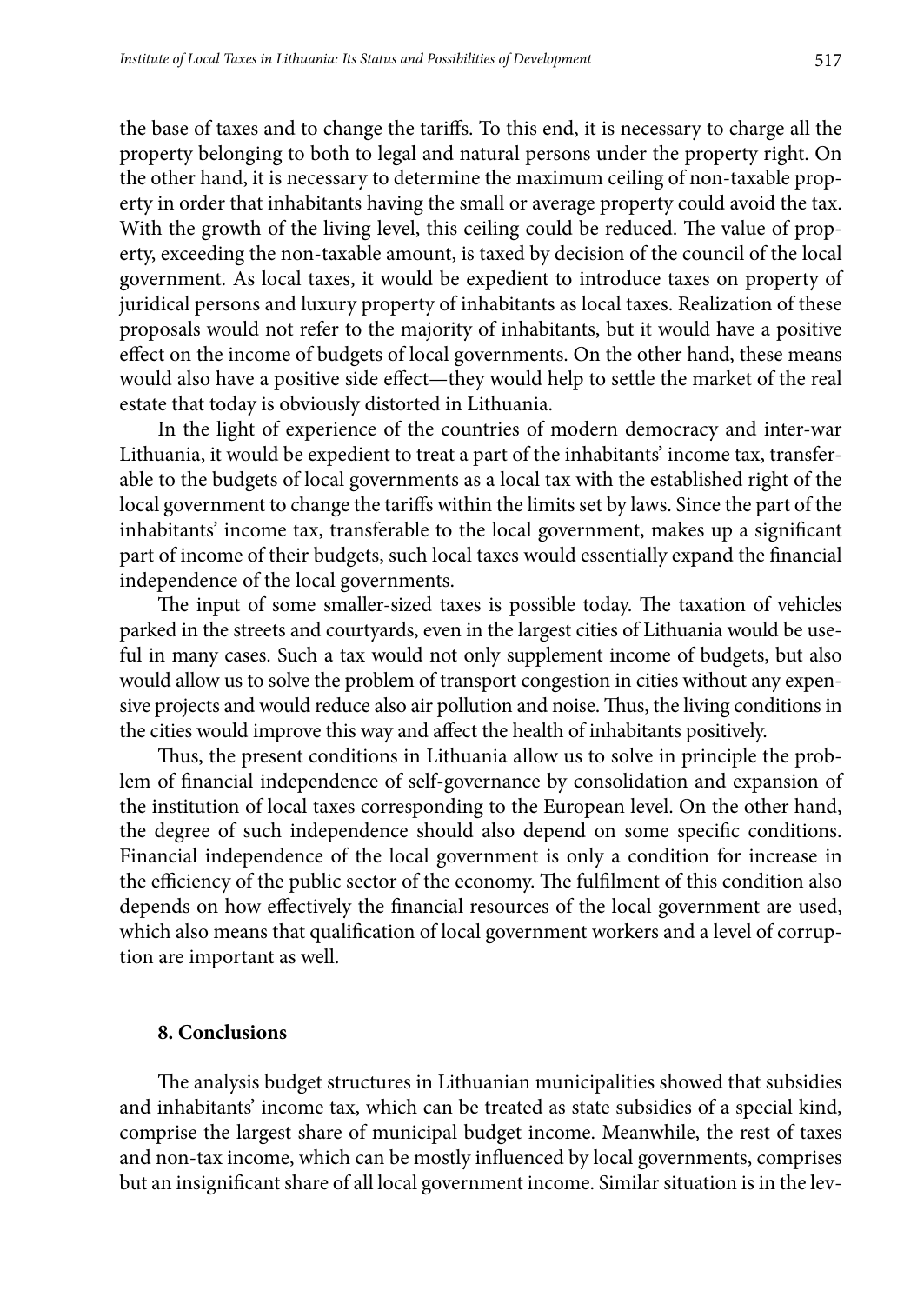el of individual municipalities. The comparative analysis budget structures of Vilnius and other capitals of the Baltic countries show that the situation in Vilnius, Riga and Tallinn municipalities is similar and characterized by low degree of financial independence of municipalities.

Thus, while being integrated into the European Union further, Lithuania should develop the institute of local taxes as one of the major elements of fiscal decentralization. We propose such means to develop the institute of local taxes in Lithuania: legalization of local taxes by means of the corresponding law, legalization of the real estate tax as the main local tax expanding its base and the rights of the local government to set its tariff in greater limits, introduction of the part of the inhabitants' income tax into local budgets as a local tax, authorizing local governments to set its own tariffs within the statutory limits, legalization of new local taxes, for example, the taxes on property of legal persons and on luxury property of natural persons, as well as the tax on the means of transport that would make a useful by-effect, apart from fiscal effect.

### **References**

- 1. Astrauskas, A., Striškaitė J. (2003). "Lietuvos savivaldybių finansinio savarankiškumo problemos ir perspektyvos." *Ekonomika*, 62: pp. 28–43.
- 2. Baltuškienė, J. (2004). "Fiskalinės decentralizacijos teoriniai ir metodologiniai aspektai." *Pinigų studijos,* 1: pp. 14–28.
- 3. Bird R.M., Vaillancourt F. (1998). "Fiscal decentralization countries: an overview." In *Fiscal Decentralization in Developing Countries*. Cambridge: University Press. Pp. 48–73
- 4. Buškevičiūtė, E. (2005). *Mokesčių sistema*. Kaunas: Technologija.
- 5. Buškevičiūtė, E. (2008). Viešieji finansai. Kaunas: Technologija<br>6. Dafflon, Bernard (2002). editor. Local Public Finance in Europe.
- 6. Dafflon, Bernard (2002), editor. *Local Public Finance in Europe*. Edward Edgar publishing, Inc. Northampton, MA, USA.
- 7. Davulis, G. (2006). "Lietuvos savivaldybių veiklos ekonominiai ir finansiniai aspektai." *Savivaldos institucijų socialinis politinis veiksmingumas*. Vilnius: MRU. pp. 128–154.
- 8. Davulis, G. (2007). Local Taxes in Lithuania in the Context of Integration into the European Union. *Social Research*. 1(9): pp. 65–72.
- 9. Davulis, G. (2009). "Analysis of situation on local taxes in Lithuania." *Intellectual Economics,* 1(5): pp. 21–29.
- 10. *European Charter of Local Self-Government*. Strasbourg. 1985.
- 11. Jorn Rattso (1998), editor. *Fiscal Federalism and State-local finance*. Inc. Massachusetts.
- 12. Musgrave, R.A.; Musgrave, P.B. (1989). *Public Finance in Theory and Practice*. Washington: International Monetary Fund.
- 13. Oates, W. (1993). "Fiscal Decentralization and Economic Development." *National Tax Journal*. 46(2): pp. 237–243.
- 14. Raipa, A.; Backūnaitė, R. (2004). "Decentralizacijos reformų teoriniai ir taikomieji aspektai." *Viešoji politika ir administravimas*, 7: pp. 23–32.
- 15. Rimas, J. (2005). *Vietiniai mokesčiai*. Kaunas: Technologija.
- 16. Rimas, J. (1995). "Fiskalinės decentralizacijos plėtojimas." *Inžinerinė ekonomika*. 1999, 5 (14): pp. 19–32.